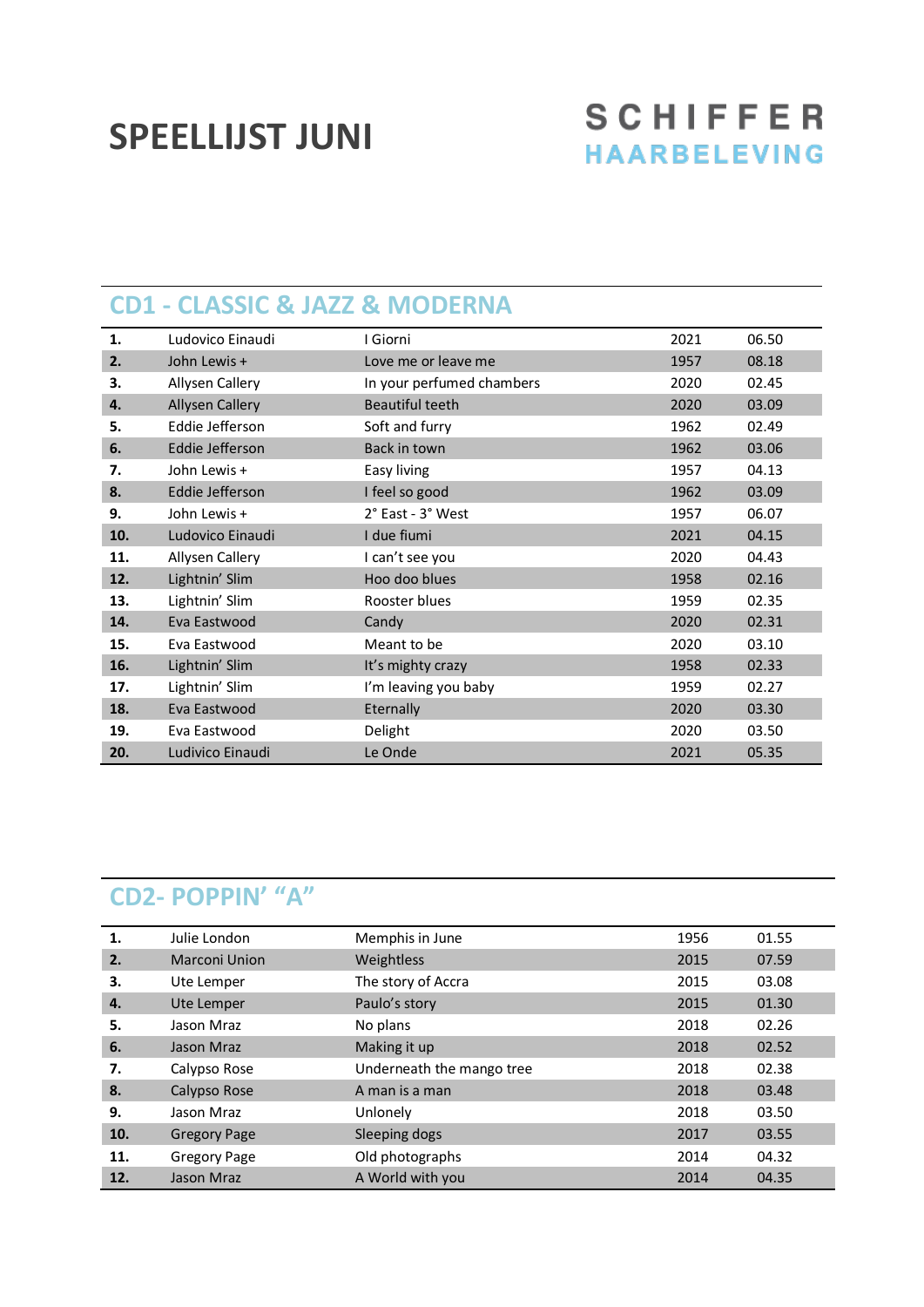| 13. | Ute Lemper          | A thought                | 2015 | 01.02 |
|-----|---------------------|--------------------------|------|-------|
| 14. | <b>Gregory Page</b> | So it goes               | 2018 | 03.26 |
| 15. | Calypso Rose        | say a little prayer      | 2018 | 04.08 |
| 16. | Calypso Rose        | Wah Fu dance!            | 2018 | 04.02 |
| 17. | Gregory Page        | Right side up            | 2014 | 03.15 |
| 18. | Ronan Keating       | In your arms             | 2016 | 03.31 |
| 19. | Ronan Keating       | Grow old with me         | 2016 | 04.15 |
| 20. | Ntjam Rosie         | Intro/Metata a           | 2015 | 00.40 |
| 21. | Ntjam Rosie         | A nye'e fo o ma          | 2015 | 03.52 |
| 22. |                     |                          |      |       |
| 23. | Jason Mraz          | It's hard to say goodbye | 2014 | 02.53 |

#### **CD3 – AARON & CURTIS & THE IMPRESSIONS!**

| 1.  | Aaron Frazier          | Have mercy                        | 2021 | 04.00 |
|-----|------------------------|-----------------------------------|------|-------|
| 2.  | Impessions             | It's allright                     | 1963 | 02.48 |
| 3.  | Impressions            | People get ready                  | 1964 | 02.37 |
| 4.  | <b>Curtis Mayfield</b> | Dirty laundry                     | 1982 | 04.08 |
| 5.  | Aaron Frazier          | Lover girl                        | 2021 | 03.34 |
| 6.  | Aaron Frazier          | If i got it                       | 2021 | 02.54 |
| 7.  | Impressions            | <b>Emotions</b>                   | 1962 | 02.52 |
| 8.  | Impressions            | Man's temptations                 | 1965 | 04.49 |
| 9.  | <b>Curtis Mayfield</b> | We people who are darker (mix'19) | 1970 | 03.30 |
| 10. | <b>Curtis Mayfield</b> | Move on up (mix'19)               | 1970 | 08.53 |
| 11. | A.F.+ Indications      | Cruisin' to the parque            | 2021 | 03.32 |
| 12. | Aaron Frazier          | Leavin' on your everlasting love  | 2021 | 04.12 |
| 13. | Impressions            | I'm so proud                      | 1964 | 02.48 |
| 14. | Impressions            | Gypsy woman                       | 1961 | 02.20 |
| 15. | Aaron Frazier          | Girl on the phone                 | 2021 | 03.27 |
| 16. | Aaron Frazier          | You don't wanna be my baby        | 2021 | 04.06 |
| 17. | A.F.+ Indications      | Never heard 'em say               | 2020 | 02.54 |
| 18. | A.F.+ Indications      | Too many tears                    | 2019 | 02.10 |
| 19. | Impressions            | I can't stay away from you        | 1967 | 02.35 |
| 20. | Impressions            | It's all over                     | 1967 | 03.07 |
|     |                        |                                   |      |       |